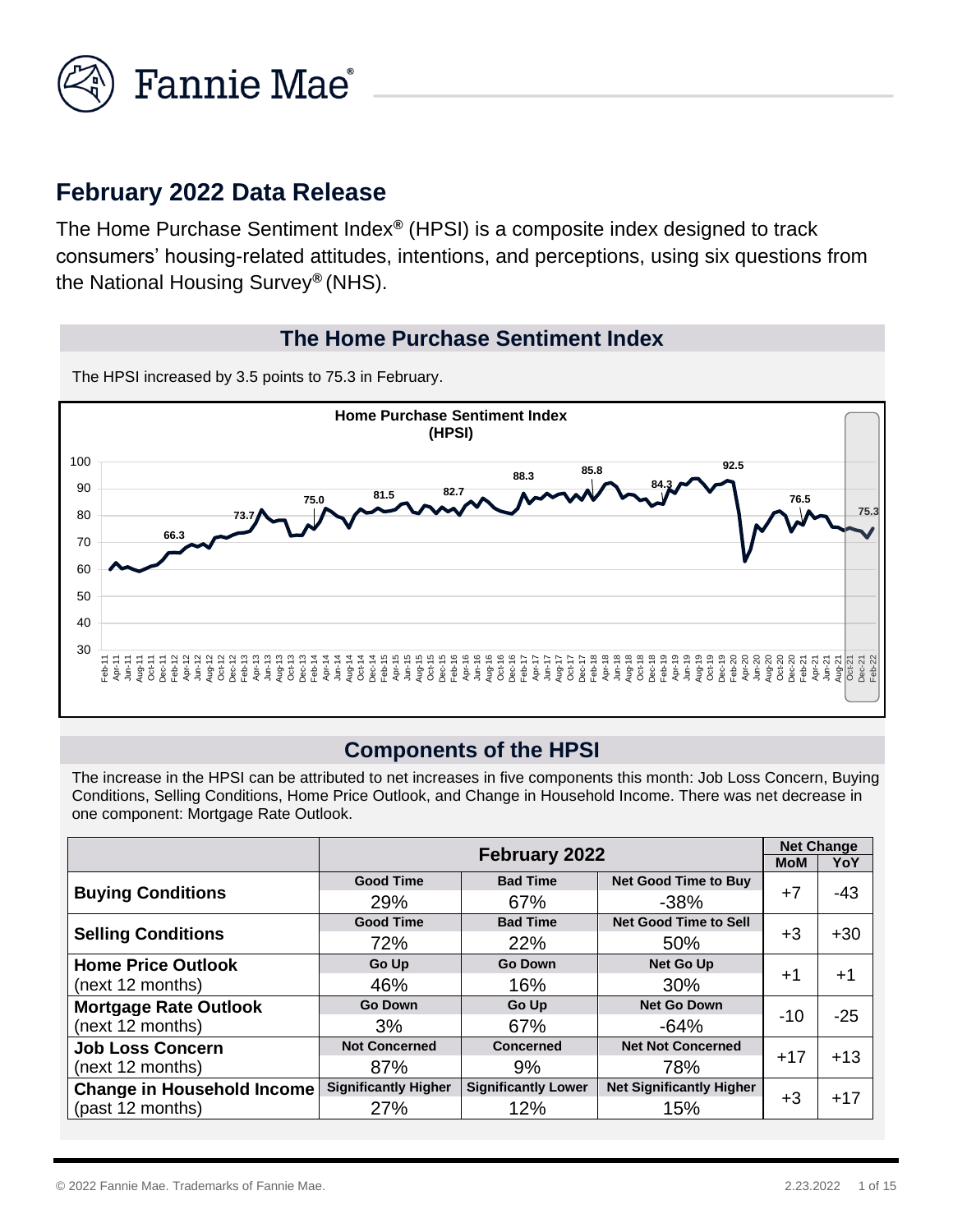

# **Components of the HPSI –** Good/Bad Time to Buy and Sell a Home



In February, the net share of consumers who say it is a good time to buy increased by 7 percentage points to -38%.

The net percentage of those who say it is a good time to sell increased by 3 percentage points.

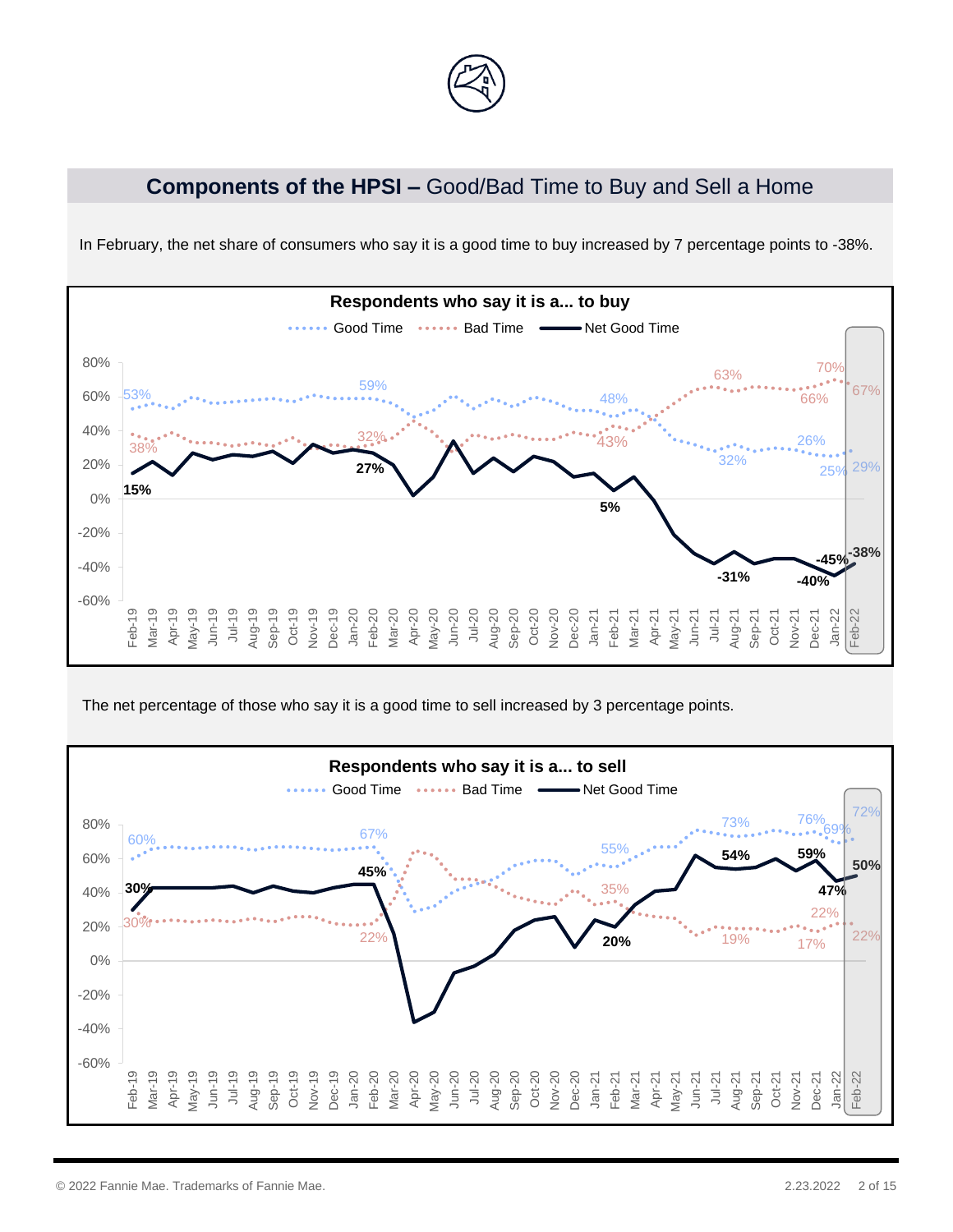## **Components of the HPSI –** Home Price and Mortgage Rate Expectations

The net share of consumers who say home prices will go up increased by 1 percentage point, continuing the trend seen in recent months.



This month, the net share of those who say mortgage rates will go down over the next 12 months decreased 10 percentage points to -64%, a new survey low.

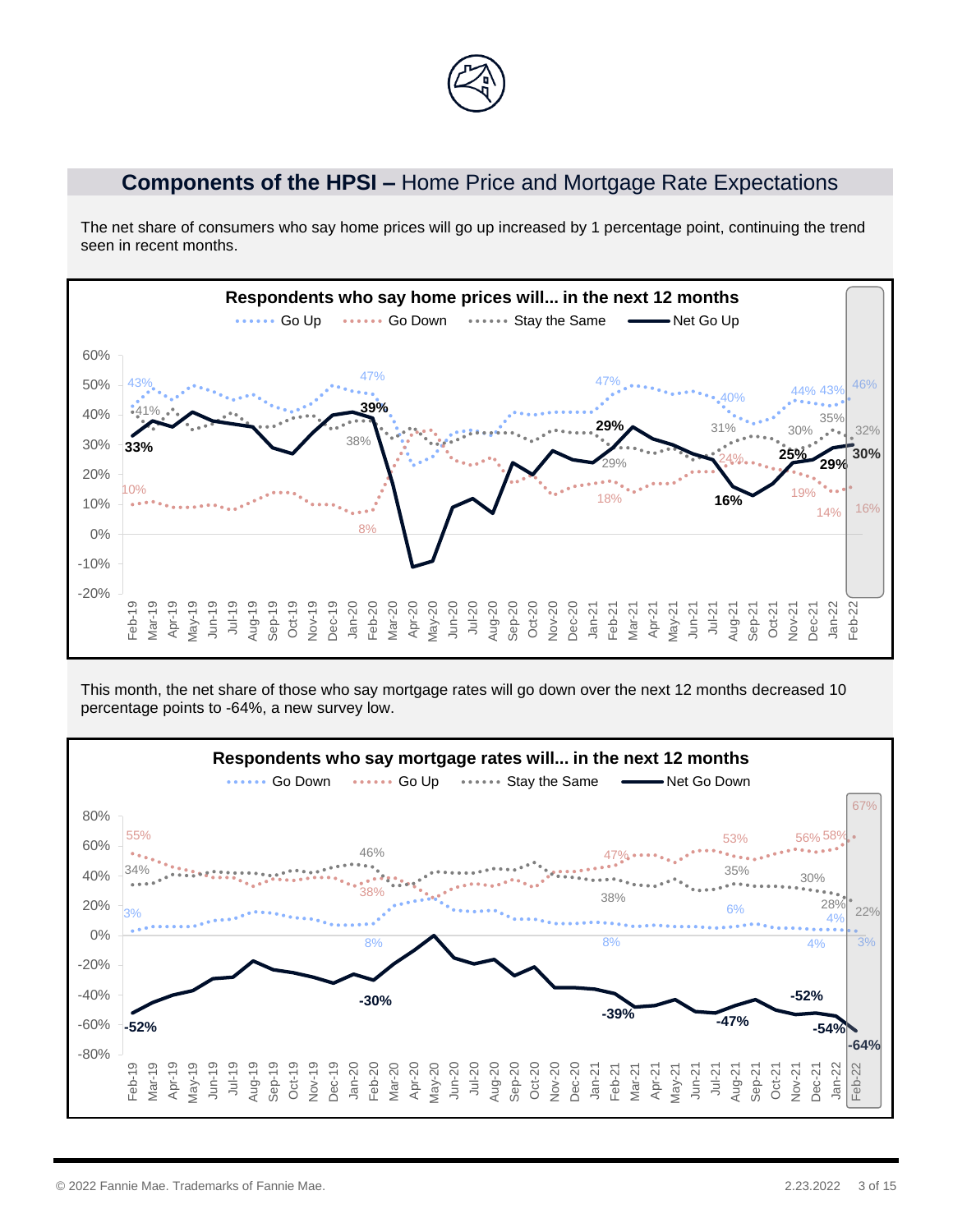

#### **Components of the HPSI –** Job Concerns and Household Incomes

In February, the net share of employed consumers who say they are not concerned about losing their job increased 17 percentage points to 78%.



The net share of those who say their household income is significantly higher than it was 12 months ago increased 3 percentage points to 15%.

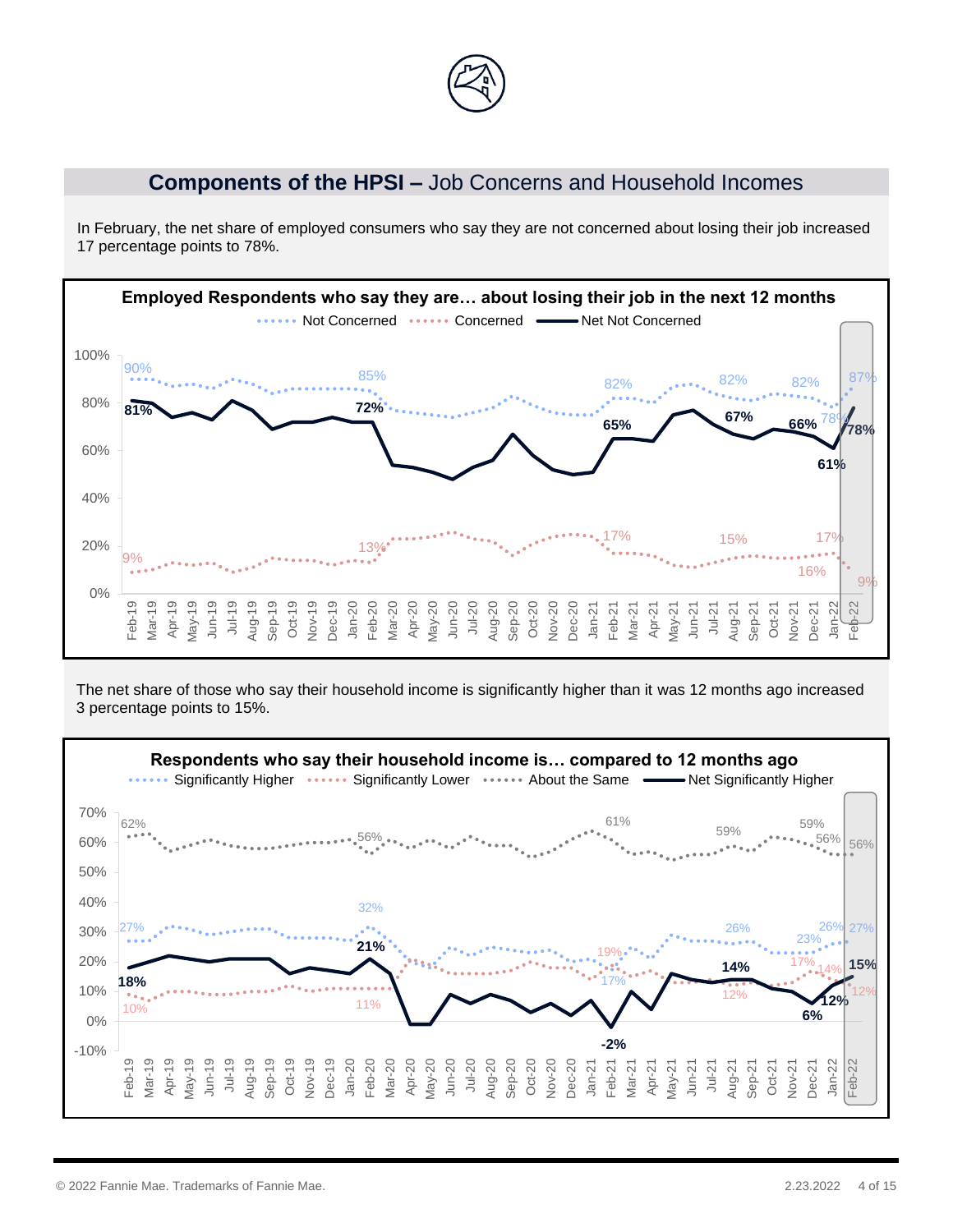

#### **Additional National Housing Survey Key Indicators**

On average, consumers expect rental prices to increase 7.1% over the next 12 months, a 0.3 percentage point drop from last month. They expect home prices to increase 3.0% over the next 12 months, a 0.2 percentage point decrease from last month.



The share of consumers who expect home rental prices to go up increased by 1 percentage point to 69%, while the share who expect home rental prices to go down stayed at 3%.

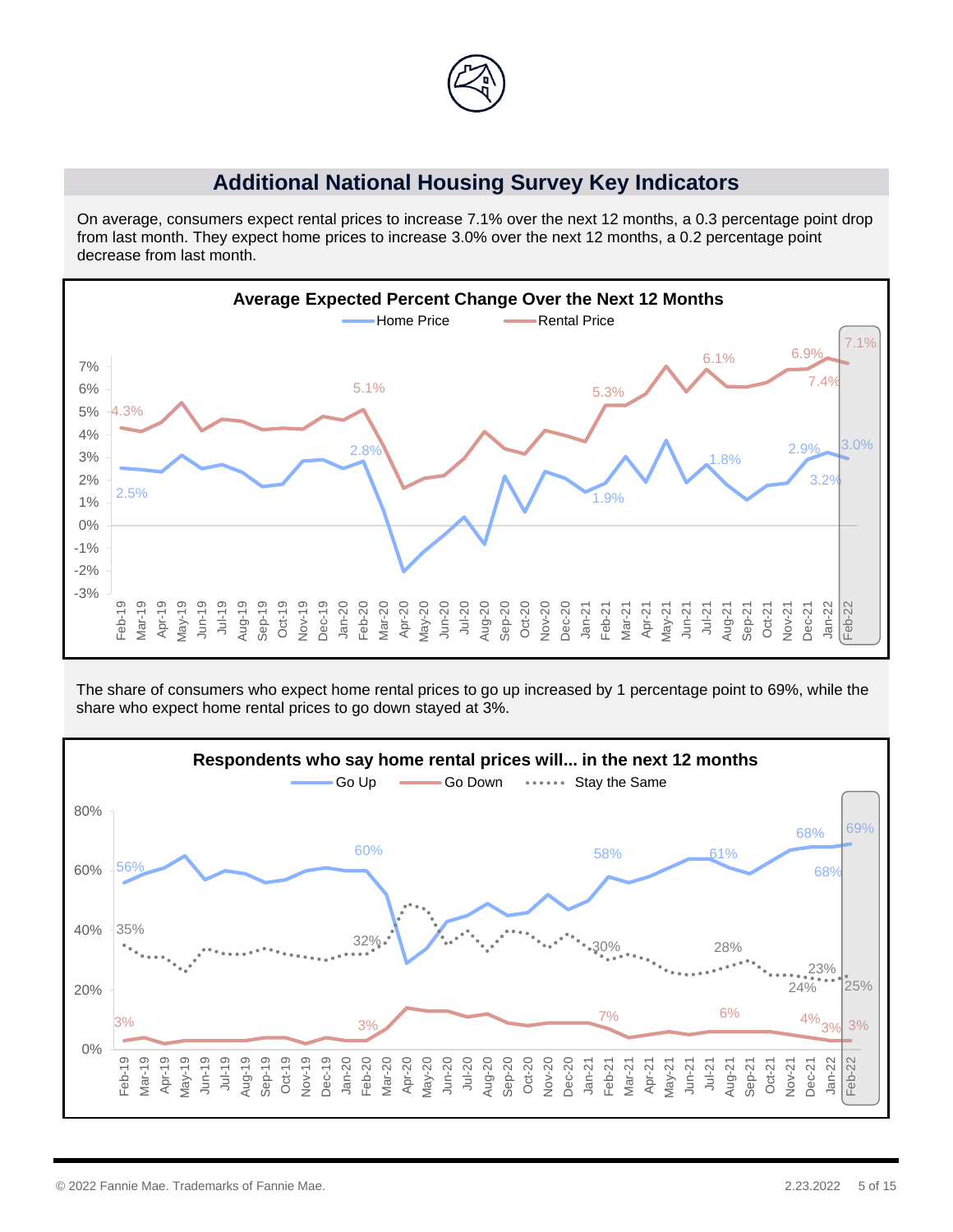

## **Additional National Housing Survey Key Indicators**

The share of consumers who say they would buy a home if they were going to move increased by 1 percentage point to 67%. The share who say they would rent fell 1 percentage point to 27%.



The share of consumers who say getting a mortgage would be easy increased 4 percentage points to 58%, while the share of those who say it would be difficult decreased 2 percentage points to 38%.

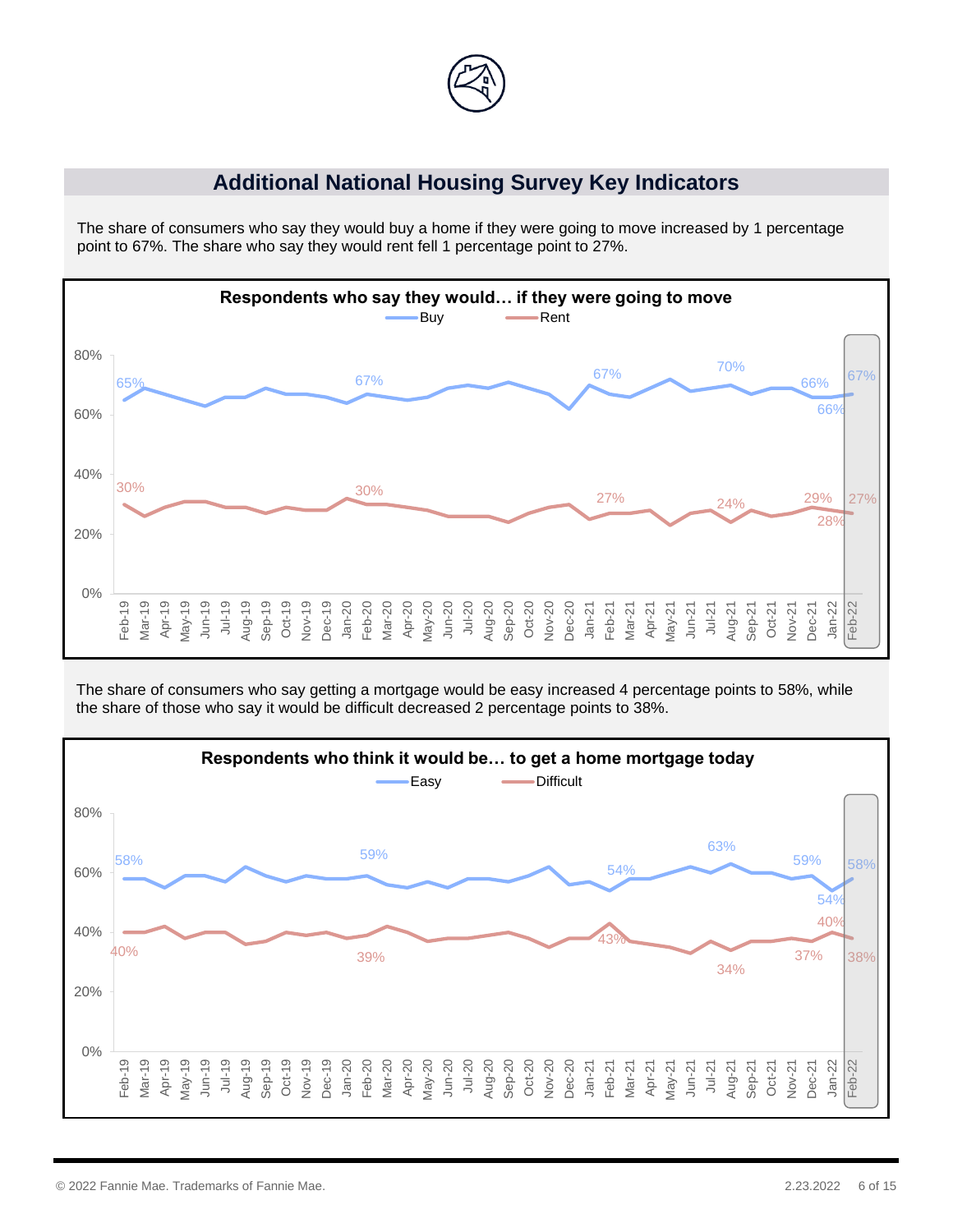

## **Additional National Housing Survey Key Indicators**

The share of consumers who expect their personal financial situation to get better increased to 41%, the share who expect it to stay the same decreased 3 percentage points to 38%, and the share who expect it to get worse remained at 20%.



The share of consumers in February who say the economy is on the wrong track rose 2 percentage points to 68%. The share who say it is on the right track remained at 24%.

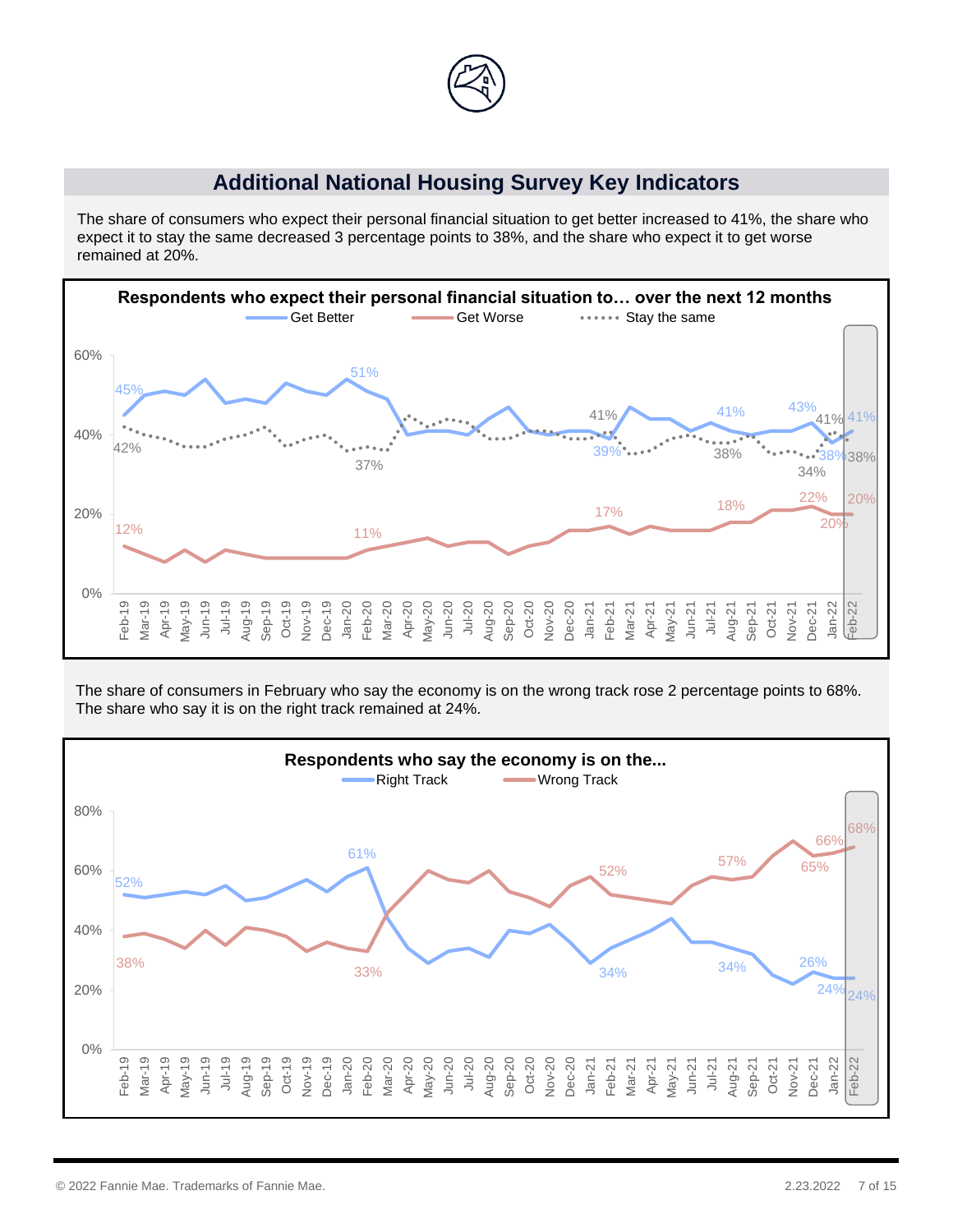

# **The National Housing Survey®**

February 2022 APPENDIX

#### **About the Survey**

The National Housing Survey® polled a nationally representative sample of 1,000 household financial decision makers (margin of error  $\pm 3.1\%$ ) aged 18 and older between February 1st, 2022 and February 22<sup>nd</sup>, 2022.

Interviews were conducted by PSB, in coordination with Fannie Mae.

The statistics in this release were estimated from sample surveys and are subject to sampling variability as well as nonsampling error, including bias and variance from response, nonreporting, and undercoverage. Averages of expected price changes were calculated after converting responses of "stay the same" to 0% and after excluding outliers, which were defined to be responses that were more than two standard deviations from the mean.

| How the Home Purchase Sentiment Index (HPSI) is Calculated*                                                                                                                                    |     |  |  |  |
|------------------------------------------------------------------------------------------------------------------------------------------------------------------------------------------------|-----|--|--|--|
| Net Good Time to Buy<br>Very or Somewhat Good Time To Buy – Very or Somewhat Bad Time To Buy                                                                                                   | Q12 |  |  |  |
| Net Good Time to Sell<br>Very or Somewhat Good Time To Sell – Very or Somewhat Bad Time To Sell                                                                                                | Q13 |  |  |  |
| Net Home Prices Will Go Up (next 12 months)<br>Home Prices Will Go Up - Home Prices Will Go Down                                                                                               | Q15 |  |  |  |
| Net Mortgage Rates Will Go Down (next 12 months)<br>Q20B<br>Mortgage Rates Will Go Down - Mortgage Rates Will Go Up                                                                            |     |  |  |  |
| Net Confident About Not Losing Job (next 12 months)<br>Among Employed Respondents, Not at All or Not Very Concerned about Losing Job -<br>Q112B<br>Very or Somewhat Concerned about Losing Job |     |  |  |  |
| Net Household Income is Significantly Higher (past 12 months)<br>Q116<br>Income is Significantly Higher - Income is Significantly Lower                                                        |     |  |  |  |
| $Q12 + Q13 + Q15 + Q20B + Q112B + Q116$<br>$+63.5$<br>$HPSI =$                                                                                                                                 |     |  |  |  |
| * The HPSI calculation includes the addition of a constant of 63.5 in order to set the index's initial value at 60 as of March 2011, in range                                                  |     |  |  |  |

with the **Index of Consumer Sentiment** and the **Consumer Confidence Index**

**Time Series Data:** <https://www.fanniemae.com/media/document/xlsx/nhs-monthly-indicator-data-030722>

**HPSI Overview:** <https://www.fanniemae.com/media/document/pdf/hpsi-overviewpdf>

**HPSI White Paper:** <https://www.fanniemae.com/media/document/pdf/hpsi-whitepaperpdf>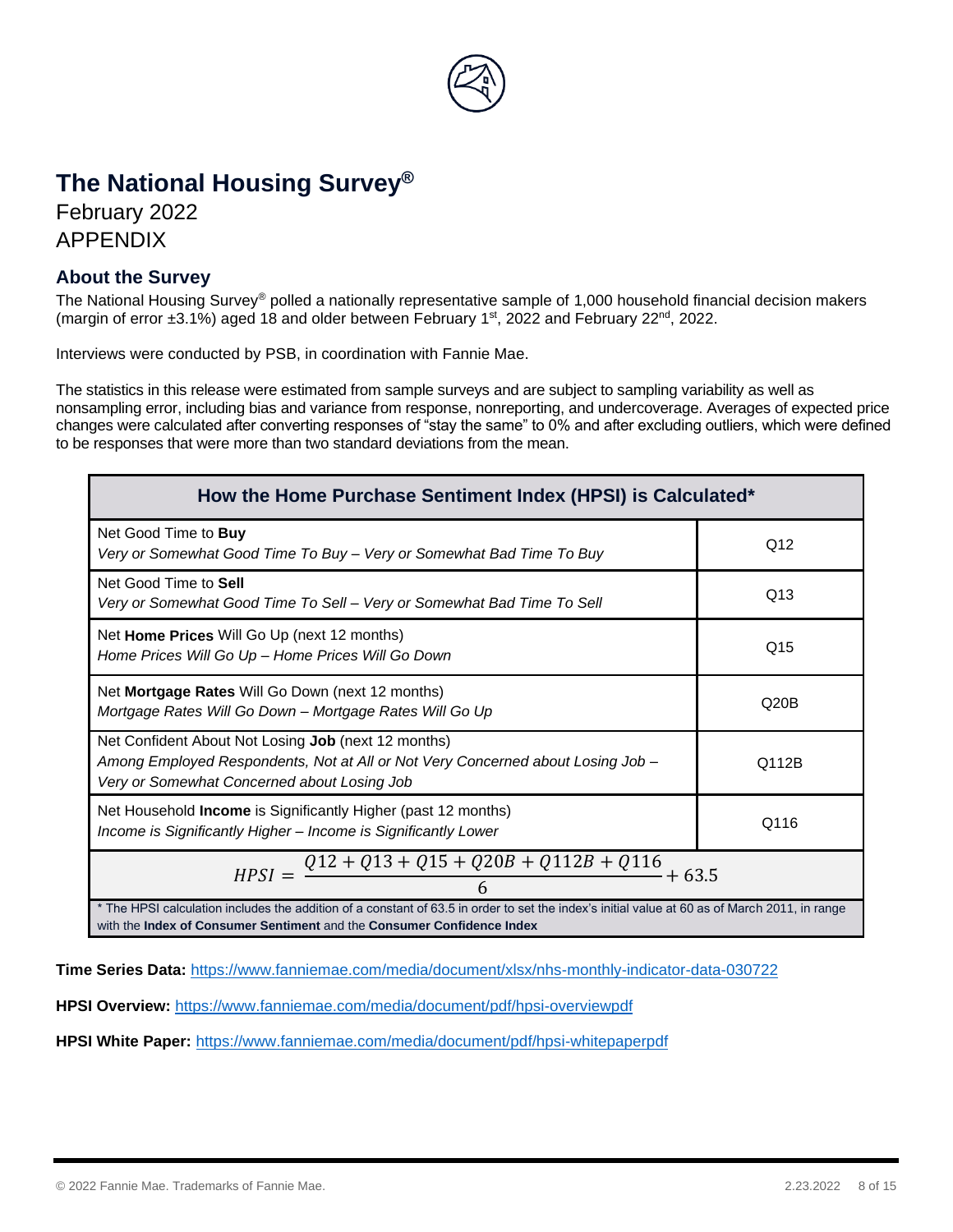

| Home Purchase Sentiment Index Over the Past 12 Months |      |  |  |  |  |
|-------------------------------------------------------|------|--|--|--|--|
| February 2021                                         | 76.5 |  |  |  |  |
| March 2021                                            | 81.7 |  |  |  |  |
| April 2021                                            | 79.0 |  |  |  |  |
| May 2021                                              | 80.0 |  |  |  |  |
| June 2021                                             | 79.7 |  |  |  |  |
| <b>July 2021</b>                                      | 75.8 |  |  |  |  |
| August 2021                                           | 75.7 |  |  |  |  |
| September 2021                                        | 74.5 |  |  |  |  |
| October 2021                                          | 75.5 |  |  |  |  |
| November 2021                                         | 74.7 |  |  |  |  |
| December 2021                                         | 74.2 |  |  |  |  |
| January 2022                                          | 71.8 |  |  |  |  |
| February 2022                                         | 75.3 |  |  |  |  |

#### **Percent of respondents who say it is a good or bad time to buy**

|                  | % Good Time to Buy | % Bad Time to Buy | Net % Good Time to Buy |
|------------------|--------------------|-------------------|------------------------|
| February 2021    | 48                 | 43                | $\sqrt{5}$             |
| March 2021       | 53                 | 40                | 13                     |
| April 2021       | 47                 | 48                | $-1$                   |
| May 2021         | 35                 | 56                | $-21$                  |
| June 2021        | 32                 | 64                | $-32$                  |
| <b>July 2021</b> | 28                 | 66                | $-38$                  |
| August 2021      | 32                 | 63                | $-31$                  |
| September 2021   | 28                 | 66                | $-38$                  |
| October 2021     | 30                 | 65                | $-35$                  |
| November 2021    | 29                 | 64                | $-35$                  |
| December 2021    | 26                 | 66                | $-40$                  |
| January 2022     | 25                 | 70                | $-45$                  |
| February 2022    | 29                 | 67                | $-38$                  |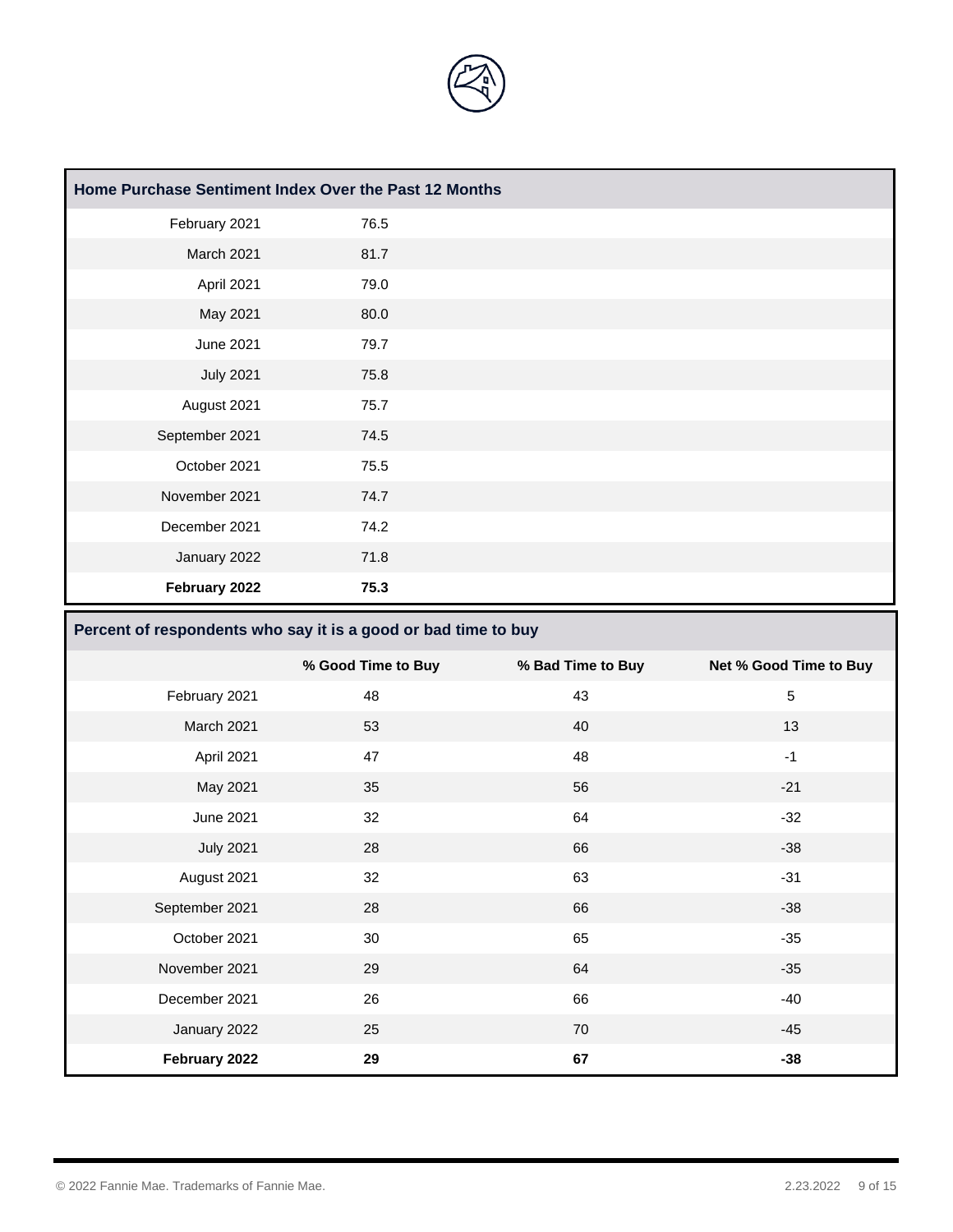

| Percent of respondents who say it is a good or bad time to sell |                     |                    |                         |  |  |
|-----------------------------------------------------------------|---------------------|--------------------|-------------------------|--|--|
|                                                                 | % Good Time to Sell | % Bad Time to Sell | Net % Good Time to Sell |  |  |
| February 2021                                                   | 55                  | 35                 | 20                      |  |  |
| March 2021                                                      | 61                  | 28                 | 33                      |  |  |
| April 2021                                                      | 67                  | 26                 | 41                      |  |  |
| May 2021                                                        | 67                  | 25                 | 42                      |  |  |
| <b>June 2021</b>                                                | 77                  | 15                 | 62                      |  |  |
| <b>July 2021</b>                                                | 75                  | 20                 | 55                      |  |  |
| August 2021                                                     | 73                  | 19                 | 54                      |  |  |
| September 2021                                                  | 74                  | 19                 | 55                      |  |  |
| October 2021                                                    | 77                  | 17                 | 60                      |  |  |
| November 2021                                                   | 74                  | 21                 | 53                      |  |  |
| December 2021                                                   | 76                  | 17                 | 59                      |  |  |
| January 2022                                                    | 69                  | 22                 | 47                      |  |  |
| February 2022                                                   | 72                  | 22                 | 50                      |  |  |

**Percent of respondents who say home prices will go up, go down, or stay the same in the next 12 months % Go Up % Go Down % Stay the Same Net % Prices Will Go Up** 

|                  | $\sim$ $\sim$ $\sim$ $\sim$ $\sim$ | $10 - 10 - 10 = 10$ | $\sim$ $\sim$ $\sim$ $\sim$ $\sim$ $\sim$ $\sim$ $\sim$ | Will Go Up |
|------------------|------------------------------------|---------------------|---------------------------------------------------------|------------|
| February 2021    | 47                                 | 18                  | 29                                                      | 29         |
| March 2021       | 50                                 | 14                  | 29                                                      | 36         |
| April 2021       | 49                                 | 17                  | 27                                                      | 32         |
| May 2021         | 47                                 | 17                  | 29                                                      | 30         |
| June 2021        | 48                                 | 21                  | 25                                                      | 27         |
| <b>July 2021</b> | 46                                 | 21                  | 27                                                      | 25         |
| August 2021      | 40                                 | 24                  | 31                                                      | 16         |
| September 2021   | 37                                 | 24                  | 33                                                      | 13         |
| October 2021     | 39                                 | 22                  | 32                                                      | 17         |
| November 2021    | 45                                 | 21                  | 28                                                      | 24         |
| December 2021    | 44                                 | 19                  | 30                                                      | 25         |
| January 2022     | 43                                 | 14                  | 35                                                      | 29         |
| February 2022    | 46                                 | 16                  | 32                                                      | 30         |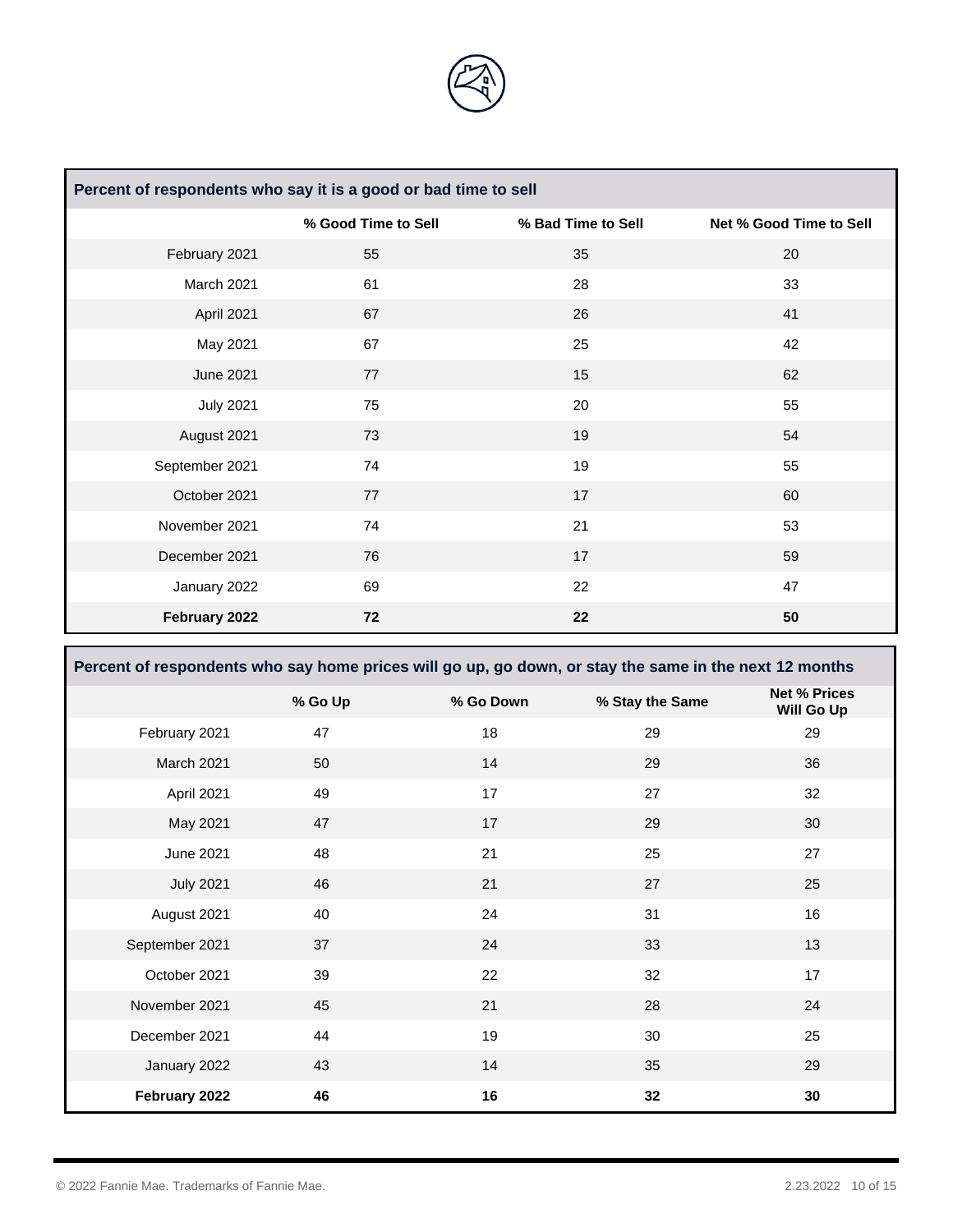

| Percent of respondents who say mortgage rates will go up, go down, or stay the same in the next 12 months |             |                |                 |                                           |
|-----------------------------------------------------------------------------------------------------------|-------------|----------------|-----------------|-------------------------------------------|
|                                                                                                           | % Go Up     | % Go Down      | % Stay the Same | <b>Net % Rates</b><br><b>Will Go Down</b> |
| February 2021                                                                                             | 47          | $\bf 8$        | 38              | $-39$                                     |
| March 2021                                                                                                | 54          | $\,6\,$        | 34              | $-48$                                     |
| April 2021                                                                                                | 54          | $\overline{7}$ | 33              | $-47$                                     |
| May 2021                                                                                                  | 49          | $\,6\,$        | 38              | $-43$                                     |
| June 2021                                                                                                 | 57          | $\,6$          | 30              | $-51$                                     |
| <b>July 2021</b>                                                                                          | 57          | $\sqrt{5}$     | 31              | $-52$                                     |
| August 2021                                                                                               | 53          | $\,6$          | 35              | $-47$                                     |
| September 2021                                                                                            | 51          | $\bf 8$        | 33              | $-43$                                     |
| October 2021                                                                                              | 55          | $\mathbf 5$    | 33              | $-50$                                     |
| November 2021                                                                                             | 58          | $\sqrt{5}$     | 32              | $-53$                                     |
| December 2021                                                                                             | 56          | $\overline{4}$ | 30              | $-52$                                     |
| January 2022                                                                                              | 58          | $\overline{4}$ | 28              | $-54$                                     |
| February 2022                                                                                             | 67          | $\mathbf 3$    | 22              | $-64$                                     |
|                                                                                                           |             |                |                 |                                           |
| Percent of employed respondents who say are concerned or not concerned about losing their job             |             |                |                 |                                           |
|                                                                                                           | % Concerned |                | % Not Concerned | <b>Net % Not Concerned</b>                |
| February 2021                                                                                             | 17          |                | 82              | 65                                        |
| March 2021                                                                                                | 17          |                | 82              | 65                                        |
| April 2021                                                                                                | 16          |                | 80              | 64                                        |
| May 2021                                                                                                  | 12          |                | 87              | 75                                        |
| <b>June 2021</b>                                                                                          | 11          |                | 88              | 77                                        |
| <b>July 2021</b>                                                                                          | 13          |                | 84              | 71                                        |
| August 2021                                                                                               | 15          |                | 82              | 67                                        |
| September 2021                                                                                            | 16          |                | 81              | 65                                        |
| October 2021                                                                                              | 15          |                | 84              | 69                                        |
| November 2021                                                                                             | 15          |                | 83              | 68                                        |
| December 2021                                                                                             | 16          |                | 82              | 66                                        |
| January 2022                                                                                              | $17$        |                | 78              | 61                                        |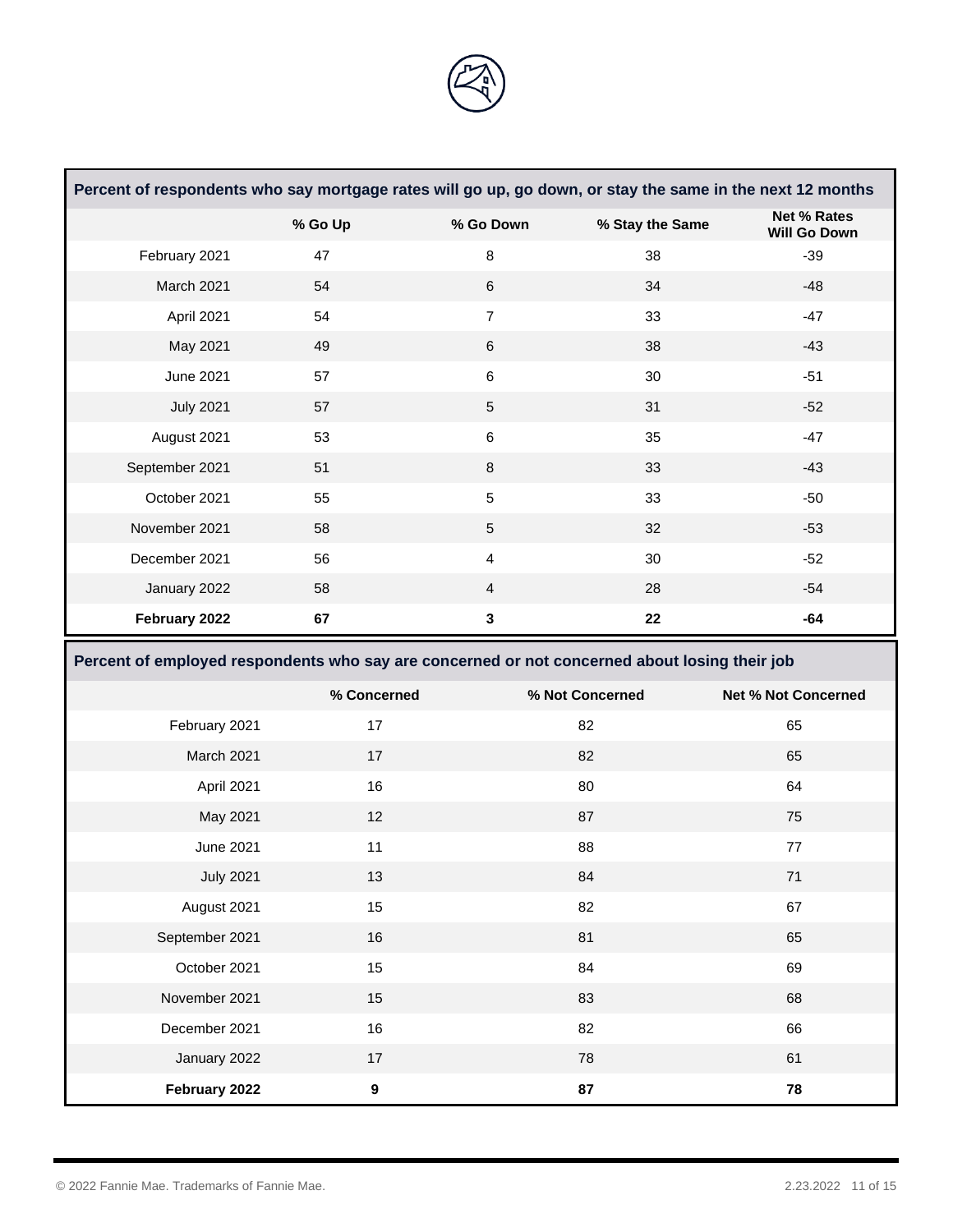

| Percent of respondents who say their household income is higher, lower, or about the same compared to 12 months ago |                        |                       |                       |                |
|---------------------------------------------------------------------------------------------------------------------|------------------------|-----------------------|-----------------------|----------------|
|                                                                                                                     | % Significantly Higher | % Significantly Lower | % About the Same      | Net % Higher   |
| February 2021                                                                                                       | 17                     | 19                    | 61                    | $-2$           |
| March 2021                                                                                                          | 25                     | 15                    | 56                    | 10             |
| April 2021                                                                                                          | 21                     | 17                    | 57                    | $\overline{4}$ |
| May 2021                                                                                                            | 29                     | 13                    | 54                    | 16             |
| <b>June 2021</b>                                                                                                    | 27                     | 13                    | 56                    | 14             |
| <b>July 2021</b>                                                                                                    | 27                     | 14                    | 56                    | 13             |
| August 2021                                                                                                         | 26                     | 12                    | 59                    | 14             |
| September 2021                                                                                                      | 27                     | 13                    | 57                    | 14             |
| October 2021                                                                                                        | 23                     | 12                    | 62                    | 11             |
| November 2021                                                                                                       | 23                     | 13                    | 61                    | 10             |
| December 2021                                                                                                       | 23                     | 17                    | 59                    | $\,6\,$        |
| January 2022                                                                                                        | 26                     | 14                    | 56                    | 12             |
| February 2022                                                                                                       | ${\bf 27}$             | 12                    | 56                    | 15             |
| Average home/rental price change expectation                                                                        |                        |                       |                       |                |
|                                                                                                                     | % Home Price Change    |                       | % Rental Price Change |                |
| February 2021                                                                                                       | 1.9                    |                       | 5.3                   |                |
| March 2021                                                                                                          | 3.0                    |                       | 5.3                   |                |
| April 2021                                                                                                          | 1.9                    |                       | 5.8                   |                |
| May 2021                                                                                                            | 3.8                    |                       | $7.0\,$               |                |
| June 2021                                                                                                           | 1.9                    |                       | 5.9                   |                |
| <b>July 2021</b>                                                                                                    | 2.7                    |                       | 6.9                   |                |
| August 2021                                                                                                         | 1.8                    |                       | 6.1                   |                |

September 2021 1.1 6.1

October 2021 1.8 6.3 November 2021 1.9 6.9 December 2021 2.9 6.9

January 2022 3.2 7.4

**February 2022 3.0 7.1**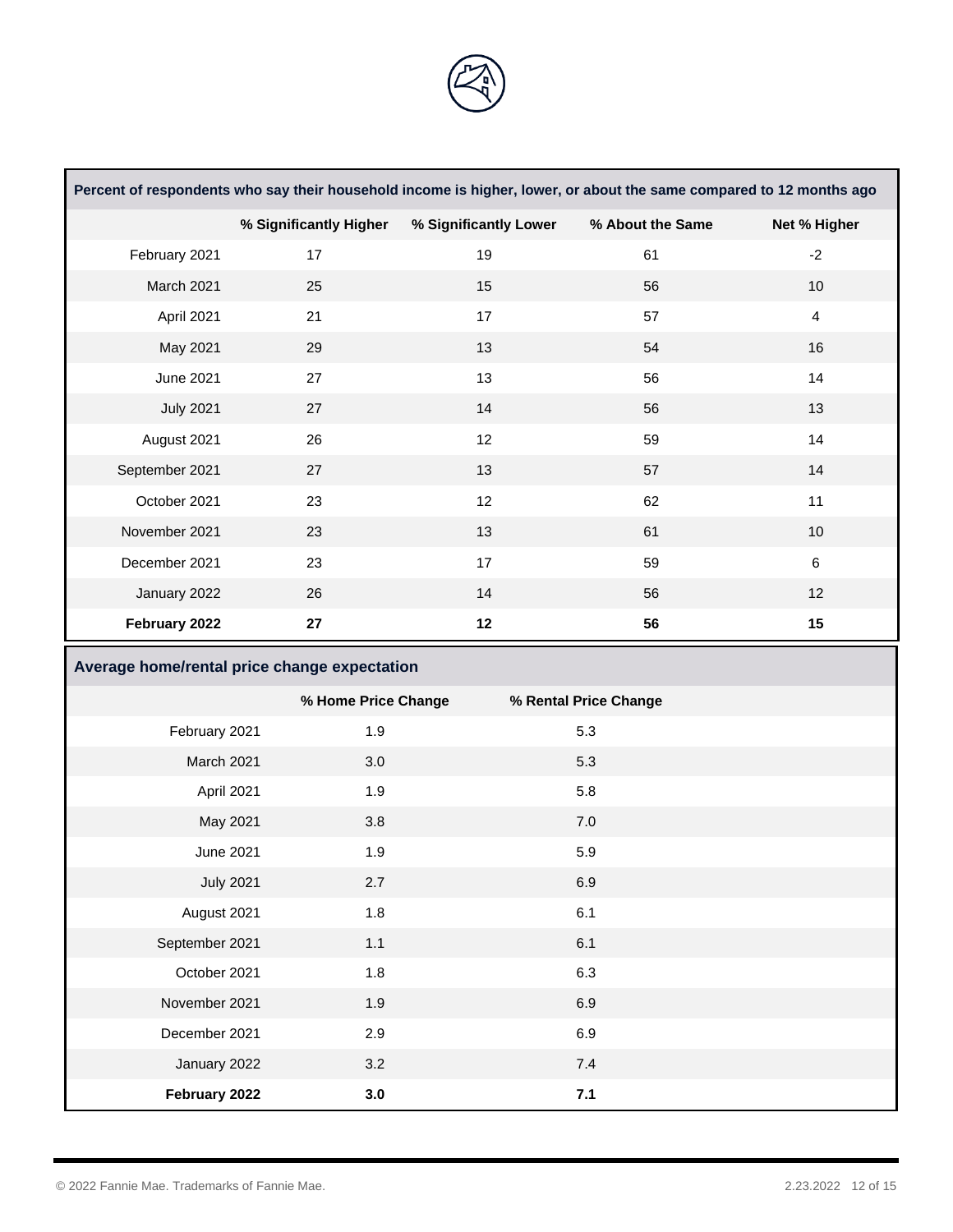

| Percent of respondents who say home rental prices will go up, go down, or stay the same in the next 12<br>months |         |                 |                 |  |  |
|------------------------------------------------------------------------------------------------------------------|---------|-----------------|-----------------|--|--|
|                                                                                                                  | % Go Up | % Go Down       | % Stay the Same |  |  |
| February 2021                                                                                                    | 58      | $\overline{7}$  | 30              |  |  |
| March 2021                                                                                                       | 56      | $\overline{4}$  | 32              |  |  |
| April 2021                                                                                                       | 58      | 5               | 30              |  |  |
| May 2021                                                                                                         | 61      | 6               | 26              |  |  |
| <b>June 2021</b>                                                                                                 | 64      | 5               | 25              |  |  |
| <b>July 2021</b>                                                                                                 | 64      | 6               | 26              |  |  |
| August 2021                                                                                                      | 61      | $6\phantom{1}$  | 28              |  |  |
| September 2021                                                                                                   | 59      | 6               | 30              |  |  |
| October 2021                                                                                                     | 63      | $\,6$           | 25              |  |  |
| November 2021                                                                                                    | 67      | $5\phantom{.0}$ | 25              |  |  |
| December 2021                                                                                                    | 68      | $\overline{4}$  | 24              |  |  |
| January 2022                                                                                                     | 68      | 3               | 23              |  |  |
| February 2022                                                                                                    | 69      | 3               | 25              |  |  |

| Percent of respondents who say they would buy or rent if they were going to move |       |            |  |  |  |
|----------------------------------------------------------------------------------|-------|------------|--|--|--|
|                                                                                  | % Buy | % Rent     |  |  |  |
| February 2021                                                                    | 67    | 27         |  |  |  |
| March 2021                                                                       | 66    | 27         |  |  |  |
| April 2021                                                                       | 69    | 28         |  |  |  |
| May 2021                                                                         | 72    | 23         |  |  |  |
| <b>June 2021</b>                                                                 | 68    | 27         |  |  |  |
| <b>July 2021</b>                                                                 | 69    | 28         |  |  |  |
| August 2021                                                                      | 70    | 24         |  |  |  |
| September 2021                                                                   | 67    | 28         |  |  |  |
| October 2021                                                                     | 69    | 26         |  |  |  |
| November 2021                                                                    | 69    | 27         |  |  |  |
| December 2021                                                                    | 66    | 29         |  |  |  |
| January 2022                                                                     | 66    | 28         |  |  |  |
| February 2022                                                                    | 67    | ${\bf 27}$ |  |  |  |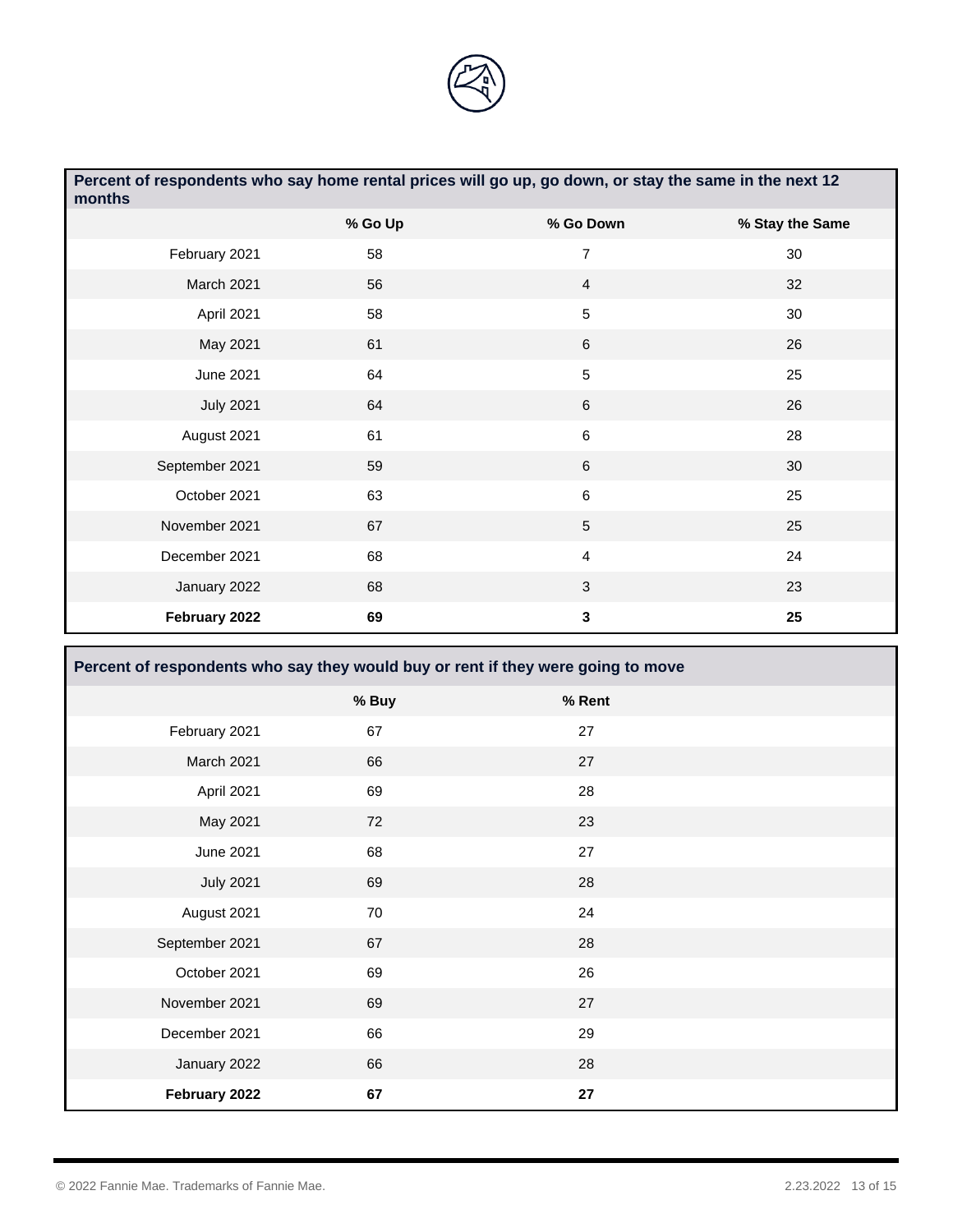

| Percent of respondents who think it would be difficult or easy for them to get a home mortgage today |             |        |  |  |  |
|------------------------------------------------------------------------------------------------------|-------------|--------|--|--|--|
|                                                                                                      | % Difficult | % Easy |  |  |  |
| February 2021                                                                                        | 43          | 54     |  |  |  |
| March 2021                                                                                           | 37          | 58     |  |  |  |
| April 2021                                                                                           | 36          | 58     |  |  |  |
| May 2021                                                                                             | 35          | 60     |  |  |  |
| <b>June 2021</b>                                                                                     | 33          | 62     |  |  |  |
| <b>July 2021</b>                                                                                     | 37          | 60     |  |  |  |
| August 2021                                                                                          | 34          | 63     |  |  |  |
| September 2021                                                                                       | 37          | 60     |  |  |  |
| October 2021                                                                                         | 37          | 60     |  |  |  |
| November 2021                                                                                        | 38          | 58     |  |  |  |
| December 2021                                                                                        | 37          | 59     |  |  |  |
| January 2022                                                                                         | 40          | 54     |  |  |  |
| February 2022                                                                                        | 38          | 58     |  |  |  |

| Percent of respondents who expect their personal financial situation to get better, get worse, or stay the same in<br>the next 12 months |              |             |                 |  |  |
|------------------------------------------------------------------------------------------------------------------------------------------|--------------|-------------|-----------------|--|--|
|                                                                                                                                          | % Get Better | % Get Worse | % Stay the Same |  |  |
| February 2021                                                                                                                            | 39           | 17          | 41              |  |  |
| March 2021                                                                                                                               | 47           | 15          | 35              |  |  |
| April 2021                                                                                                                               | 44           | 17          | 36              |  |  |
| May 2021                                                                                                                                 | 44           | 16          | 39              |  |  |
| June 2021                                                                                                                                | 41           | 16          | 40              |  |  |
| <b>July 2021</b>                                                                                                                         | 43           | 16          | 38              |  |  |
| August 2021                                                                                                                              | 41           | 18          | 38              |  |  |
| September 2021                                                                                                                           | 40           | 18          | 40              |  |  |
| October 2021                                                                                                                             | 41           | 21          | 35              |  |  |
| November 2021                                                                                                                            | 41           | 21          | 36              |  |  |
| December 2021                                                                                                                            | 43           | 22          | 34              |  |  |
| January 2022                                                                                                                             | 38           | 20          | 41              |  |  |
| February 2022                                                                                                                            | 41           | 20          | 38              |  |  |